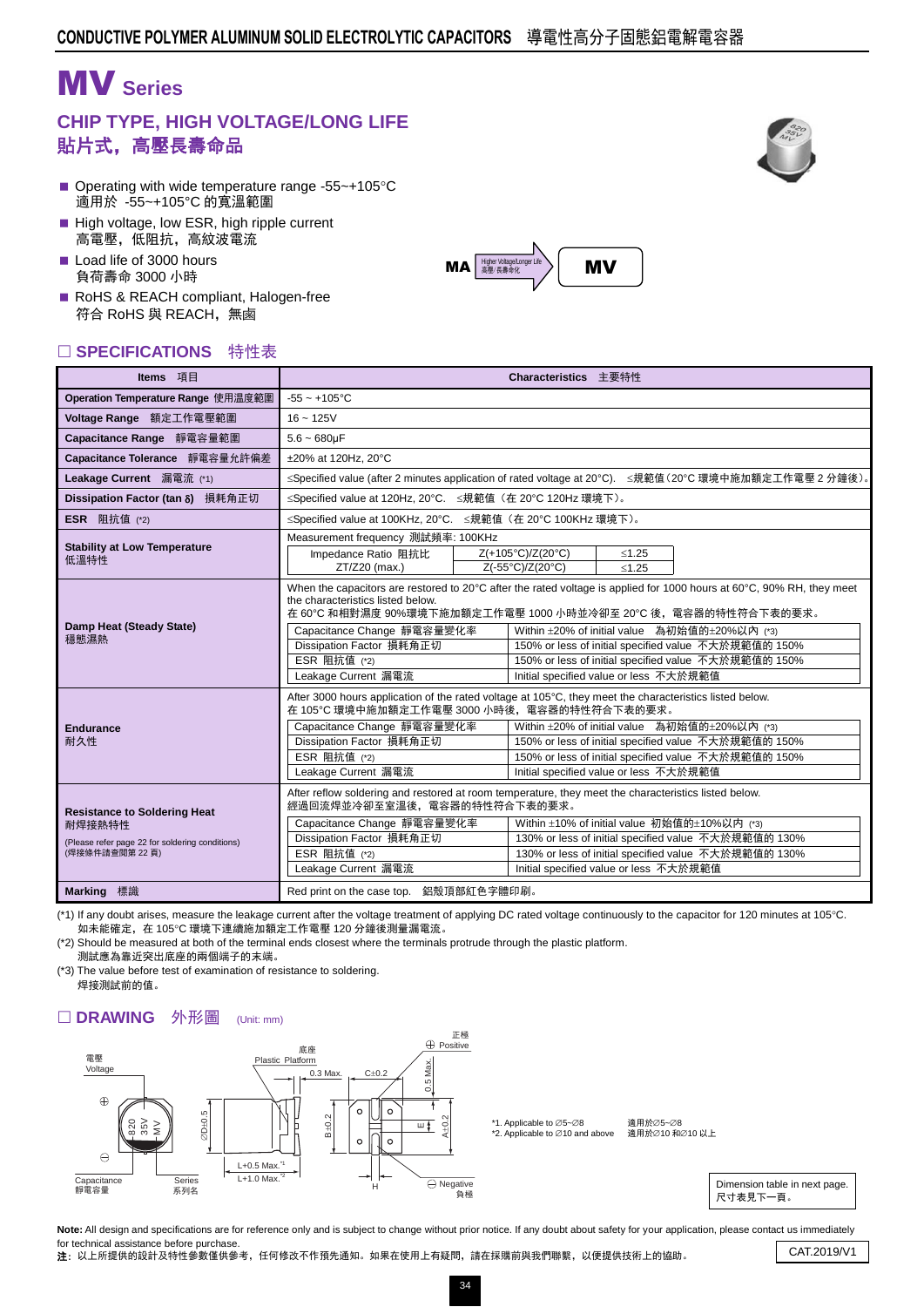# MV **Series**

□ DIMENSIONS 尺寸表 (Unit: mm)

| $ØD \times L$ | $6.3 \times 6/6.5$ | $6.3 \times 8.7/9$ | $8 \times 7$ | $8 \times 9/10$ | $8 \times 12$ | $10 \times 8/10$ | $10 \times 12.7/13$ |
|---------------|--------------------|--------------------|--------------|-----------------|---------------|------------------|---------------------|
| A             | 7.3                | 7.3                | 9.0          | 9.0             | 9.0           | 11.0             | 11.0                |
| B             | 6.6                | 6.6                | 8.3          | 8.3             | 8.3           | 10.3             | 10.3                |
|               | 6.6                | 6.6                | 8.3          | 8.3             | 8.3           | 10.3             | 10.3                |
|               | 2.1                | 2.1                | 3.2          | 3.2             | 3.2           | 4.6              | 4.6                 |
|               | 6.0/6.5            | 8.7/9.0            | 7.0          | 9.0/10.0        | 12.0          | 8.0/10.0         | 12.7/13.0           |
| н             | $0.5 - 0.8$        | $0.5 - 0.8$        | $0.8 - 1.1$  | $0.8 - 1.1$     | $0.8 - 1.1$   | $0.8 - 1.1$      | $0.8 - 1.1$         |

### □ DIMENSIONS & STANDARD RATINGS 規格尺寸及標準參數

|                         | WV(V)                  |                                                     |                                                          | 16<br>(1C)                             |                                                         |                                                                                | 20 <sub>2</sub><br>(1D)              |                                                          |                                        |                                                         |                                                                      |  |  |
|-------------------------|------------------------|-----------------------------------------------------|----------------------------------------------------------|----------------------------------------|---------------------------------------------------------|--------------------------------------------------------------------------------|--------------------------------------|----------------------------------------------------------|----------------------------------------|---------------------------------------------------------|----------------------------------------------------------------------|--|--|
| Cap.<br>容量<br>$(\mu F)$ | <b>Parameter</b><br>參數 | Case size<br>ØD×L (mm)<br>尺寸                        | <b>Dissipation</b><br>factor<br>$(\tan \delta)$<br>損耗角正切 | Leakage<br>current<br>$(\mu A)$<br>漏電流 | ESR ( $m\Omega$ )<br>max. 20°C.<br><b>100KHz</b><br>阻抗值 | <b>Ripple current</b><br>(mA rms)<br>$105^{\circ}$ C,<br><b>100KHz</b><br>紋波電流 | <b>Case size</b><br>ØD×L (mm)<br>尺寸  | <b>Dissipation</b><br>factor<br>$(\tan \delta)$<br>損耗角正切 | Leakage<br>current<br>$(\mu A)$<br>漏電流 | ESR ( $m\Omega$ )<br>max. 20°C.<br><b>100KHz</b><br>阻抗值 | <b>Ripple current</b><br>(mA rms)<br>105°C.<br><b>100KHz</b><br>紋波電流 |  |  |
| 47                      | 470                    |                                                     |                                                          |                                        |                                                         |                                                                                | $6.3 \times 6$                       | 0.12                                                     | 188                                    | 55                                                      | 1000                                                                 |  |  |
| 56                      | 560                    | $6.3 \times 6$                                      | 0.12                                                     | 179                                    | 50                                                      | 1000                                                                           | $6.3 \times 6$                       | 0.12                                                     | 224                                    | 48                                                      | 1300                                                                 |  |  |
| 68                      | 680                    |                                                     |                                                          |                                        |                                                         |                                                                                | $8 \times 7$                         | 0.12                                                     | 272                                    | 45                                                      | 1300                                                                 |  |  |
| 82                      | 820                    | $6.3 \times 6$                                      | 0.12                                                     | 262                                    | 47                                                      | 1300                                                                           |                                      |                                                          |                                        |                                                         |                                                                      |  |  |
| 100                     | 101                    | $8 \times 7$                                        | 0.12                                                     | 320                                    | 36                                                      | 1500                                                                           | $8 \times 7$                         | 0.12                                                     | 400                                    | 42                                                      | 1400                                                                 |  |  |
| 150                     | 151                    | $8 \times 7$                                        | 0.12                                                     | 480                                    | 34                                                      | 1700                                                                           | $8 \times 10$<br>$(10 \times 8)$     | 0.12<br>(0.12)                                           | 600<br>(600)                           | 28<br>(33)                                              | 2000<br>(1900)                                                       |  |  |
| 180                     | 181                    |                                                     |                                                          |                                        |                                                         |                                                                                | $10 \times 8$                        | 0.12                                                     | 720                                    | 25                                                      | 3100                                                                 |  |  |
| 220                     | 221                    | $8 \times 10$<br>$(10 \times 8)$                    | 0.12<br>(0.12)                                           | 704<br>(704)                           | 27<br>(31)                                              | 2000<br>(2000)                                                                 | $8 \times 10$<br>$(8 \times 12)$     | 0.12<br>(0.12)                                           | 880<br>(880)                           | 22<br>(27)                                              | 3700<br>(2300)                                                       |  |  |
| 270                     | 271                    | $8 \times 10$<br>$(8 \times 12)$<br>$(10 \times 8)$ | 0.12<br>(0.12)<br>(0.12)                                 | 864<br>(864)<br>(864)                  | 21<br>(26)<br>(24)                                      | 3800<br>(2300)<br>(3200)                                                       | $8 \times 12$<br>$(10 \times 10)$    | 0.12<br>(0.12)                                           | 1080<br>(1080)                         | 21<br>(27)                                              | 4000<br>(2300)                                                       |  |  |
| 330                     | 331                    | $10 \times 10$                                      | 0.12                                                     | 1056                                   | 26                                                      | 2400                                                                           | $10 \times 10$<br>$(10 \times 12.7)$ | 0.12<br>(0.12)                                           | 1320<br>(1320)                         | 22<br>(26)                                              | 3800<br>(2700)                                                       |  |  |
| 390                     | 391                    | $8 \times 12$                                       | 0.12                                                     | 1248                                   | 20                                                      | 4100                                                                           |                                      |                                                          |                                        |                                                         |                                                                      |  |  |
| 470                     | 471                    | $10 \times 10$<br>$(8 \times 12)$                   | 0.12<br>(0.12)                                           | 1504<br>(1504)                         | 21<br>(25)                                              | 3900<br>(2800)                                                                 | $10 \times 12.7$                     | 0.12                                                     | 1880                                   | 20                                                      | 4300                                                                 |  |  |
| 680                     | 681                    | $10 \times 12.7$                                    | 0.12                                                     | 2176                                   | 19                                                      | 4400                                                                           |                                      |                                                          |                                        |                                                         |                                                                      |  |  |

|                         | WV(V)           |                                                     |                                                          | 25 (1E)                                |                                                         |                                                                      | 35 (1V)                                             |                                                         |                                        |                                                         |                                                                      |
|-------------------------|-----------------|-----------------------------------------------------|----------------------------------------------------------|----------------------------------------|---------------------------------------------------------|----------------------------------------------------------------------|-----------------------------------------------------|---------------------------------------------------------|----------------------------------------|---------------------------------------------------------|----------------------------------------------------------------------|
| Cap.<br>容量<br>$(\mu F)$ | Parameter<br>參數 | <b>Case size</b><br>ØDxL (mm)<br>尺寸                 | <b>Dissipation</b><br>factor<br>$(\tan \delta)$<br>損耗角正切 | Leakage<br>current<br>$(\mu A)$<br>漏電流 | ESR ( $m\Omega$ )<br>max. 20°C.<br><b>100KHz</b><br>阻抗值 | <b>Ripple current</b><br>(mA rms)<br>105°C.<br><b>100KHz</b><br>紋波電流 | <b>Case size</b><br>ØDxL (mm)<br>尺寸                 | <b>Dissipation</b><br>factor<br>$(tan \delta)$<br>損耗角正切 | Leakage<br>current<br>$(\mu A)$<br>漏電流 | ESR ( $m\Omega$ )<br>max. 20°C.<br><b>100KHz</b><br>阻抗值 | <b>Ripple current</b><br>(mA rms)<br>105°C.<br><b>100KHz</b><br>紋波電流 |
| 18                      | 180             |                                                     |                                                          |                                        |                                                         |                                                                      | $6.3 \times 6$                                      | 0.12                                                    | 126                                    | 64                                                      | 900                                                                  |
| 22                      | 220             |                                                     |                                                          |                                        |                                                         |                                                                      | $6.3 \times 6$                                      | 0.12                                                    | 154                                    | 50                                                      | 1300                                                                 |
| 27                      | 270             |                                                     |                                                          |                                        |                                                         |                                                                      | $8 \times 7$                                        | 0.12                                                    | 189                                    | 55                                                      | 1200                                                                 |
| 33                      | 330             | $6.3 \times 6$                                      | 0.12                                                     | 165                                    | 60                                                      | 1000                                                                 |                                                     |                                                         |                                        |                                                         |                                                                      |
| 39                      | 390             |                                                     |                                                          |                                        |                                                         |                                                                      | $8 \times 7$                                        | 0.12                                                    | 273                                    | 52                                                      | 1400                                                                 |
| 47                      | 470             | $6.3 \times 6$                                      | 0.12                                                     | 235                                    | 49                                                      | 1300                                                                 |                                                     |                                                         |                                        |                                                         |                                                                      |
| 56                      | 560             | $8 \times 7$                                        | 0.12                                                     | 280                                    | 50                                                      | 1300                                                                 | $6.3 \times 6.5$<br>$(8 \times 10)$                 | 0.12<br>(0.12)                                          | 392<br>(392)                           | 49<br>(31)                                              | 1600<br>(1900)                                                       |
| 68                      | 680             |                                                     |                                                          |                                        |                                                         |                                                                      | $10 \times 8$                                       | 0.12                                                    | 476                                    | 37                                                      | 1800                                                                 |
| 82                      | 820             | $8 \times 7$                                        | 0.12                                                     | 410                                    | 47                                                      | 1400                                                                 | $8 \times 10$<br>$(8 \times 12)$<br>$(10 \times 8)$ | 0.12<br>(0.12)<br>(0.12)                                | 574<br>(574)<br>(574)                  | 24<br>(29)<br>(27)                                      | 3600<br>(2200)<br>(3000)                                             |
| 100                     | 101             | $8 \times 9$                                        | 0.12                                                     | 500                                    | 29                                                      | 1900                                                                 | $6.3 \times 8.7$<br>$(6.3 \times 9)$                | 0.12<br>(0.12)                                          | 700<br>(700)                           | 35<br>(35)                                              | 1450<br>(1450)                                                       |
| 120                     | 121             | $8 \times 9$<br>$(8 \times 10)$                     | 0.12<br>(0.12)                                           | 600<br>(600)                           | 29<br>(35)                                              | 1900<br>(1900)                                                       | $8 \times 12$<br>$(10 \times 10)$                   | 0.12<br>(0.12)                                          | 840<br>(840)                           | 23<br>(24)                                              | 3800<br>(3700)                                                       |
| 150                     | 151             | $8 \times 10$<br>$(8 \times 12)$<br>$(10 \times 8)$ | 0.12<br>(0.12)<br>(0.12)                                 | 750<br>(750)<br>(750)                  | 23<br>(28)<br>(26)                                      | 3600<br>(2200)<br>(3000)                                             | $8 \times 9$<br>$(10 \times 12.7)$                  | 0.12<br>(0.12)                                          | 1050<br>(1050)                         | 23<br>(28)                                              | 2400<br>(2600)                                                       |
| 180                     | 181             | $10 \times 10$                                      | 0.12                                                     | 900                                    | 28                                                      | 2300                                                                 | $10 \times 12.7$                                    | 0.12                                                    | 1260                                   | 22                                                      | 4100                                                                 |
| 220                     | 221             | $8 \times 12$                                       | 0.12                                                     | 1100                                   | 22                                                      | 3800                                                                 |                                                     |                                                         |                                        |                                                         |                                                                      |
| 270                     | 271             | $10 \times 10$<br>$(10 \times 12.7)$                | 0.12<br>(0.12)                                           | 1350<br>(1350)                         | 23<br>(27)                                              | 3700<br>(2700)                                                       |                                                     |                                                         |                                        |                                                         |                                                                      |
| 390                     | 391             | $10 \times 12.7$                                    | 0.12                                                     | 1950                                   | 21                                                      | 4200                                                                 |                                                     |                                                         |                                        |                                                         |                                                                      |
| 470                     | 471             | $10 \times 13$                                      | 0.12                                                     | 2350                                   | 9                                                       | 6100                                                                 |                                                     |                                                         |                                        |                                                         |                                                                      |

Note: All design and specifications are for reference only and is subject to change without prior notice. If any doubt about safety for your application, please contact us immediately for technical assistance before purchase.

for technical assistance before purchase.<br>2: 以上所提供的設計及特性參數僅供參考,任何修改不作預先通知。如果在使用上有疑問,請在採購前與我們聯繫,以便提供技術上的協助。 CAT.2019/V1